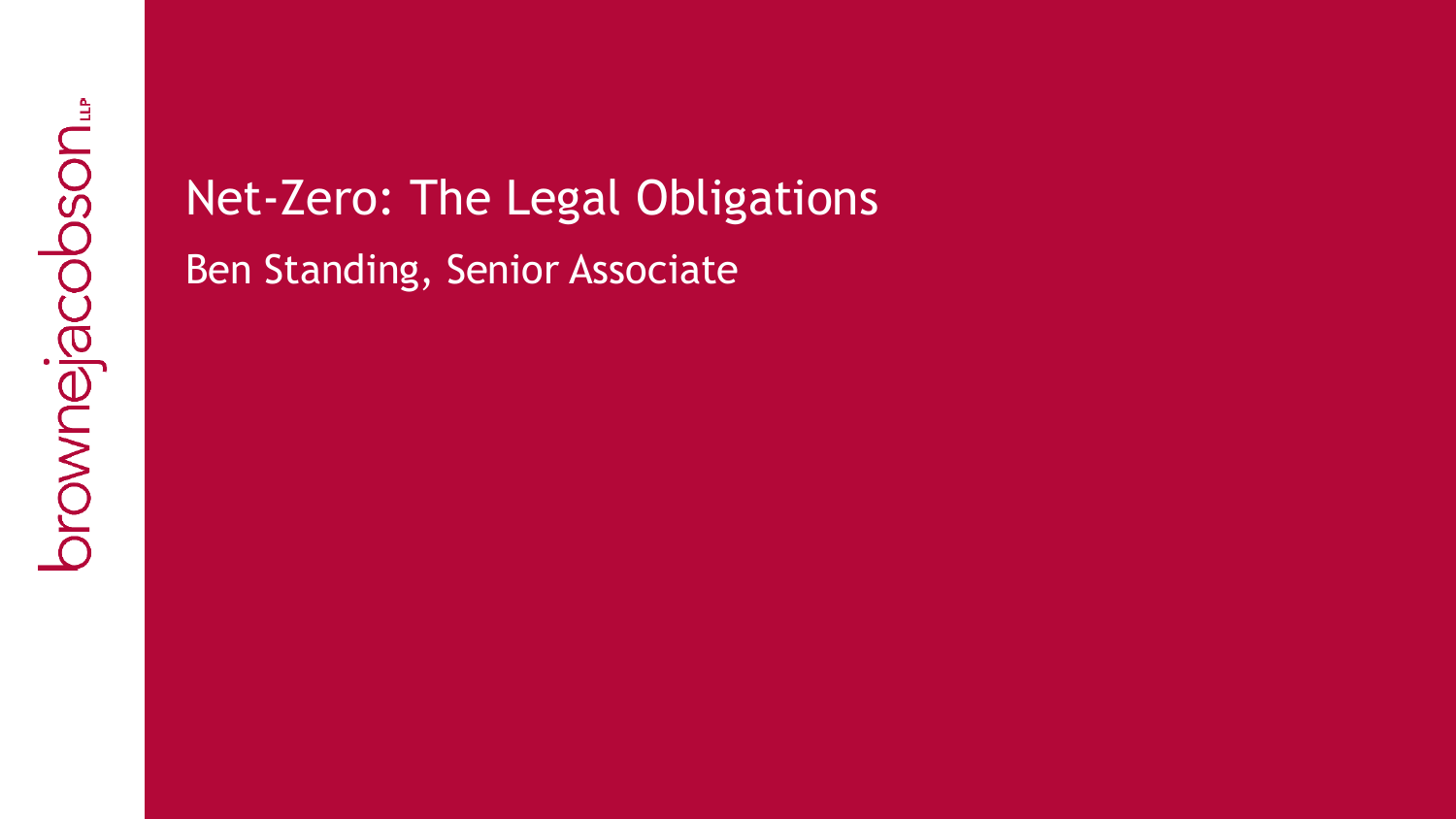# What is Net Zero?

- Climate change Act 2008 it is the duty of the Secretary of State to ensure that the net UK carbon account for the year 2050 is at least 100% lower than the 1990 baseline.
- Carbon budgets
- Duty to prepare proposals and policies for meeting carbon budgets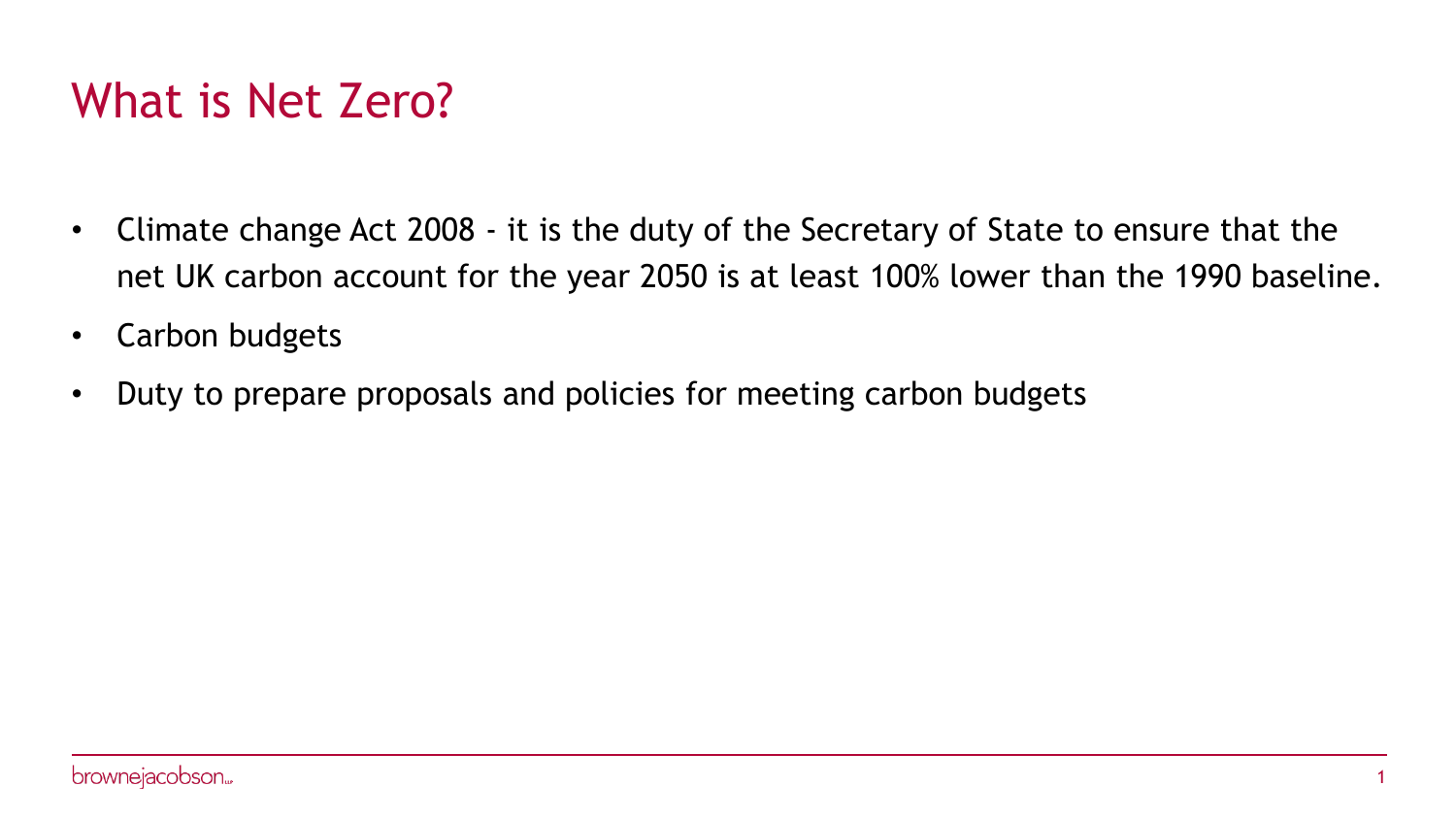## What change is needed?

- According to the Climate Change Committee:
	- resource and energy efficiency, that reduce demand for energy across the economy
	- societal choices that lead to a lower demand for carbon-intensive activities
	- extensive electrification, particularly of transport and heating, supported by a major expansion of renewable and other low-carbon power generation
	- development of a hydrogen economy to service demands for some industrial processes, for energy-dense applications in long-distance HGVs and ships, and for electricity and heating in peak periods
	- carbon capture and storage (CCS) in industry, with bioenergy (for GHG removal from the atmosphere), and very likely for hydrogen and electricity production.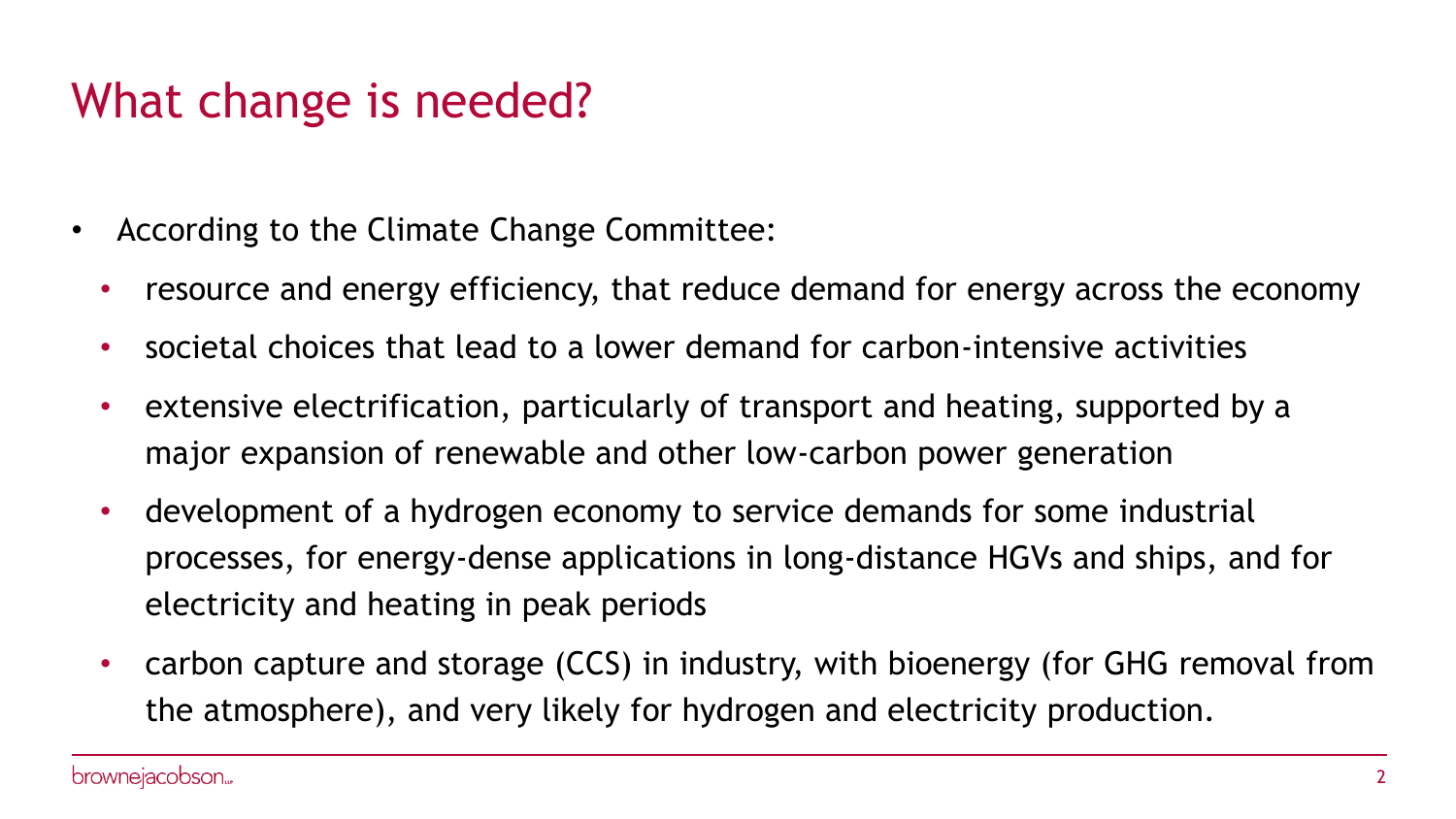## Legal frameworks to help us meet our target

- **Energy Savings Opportunity Scheme Regulations 2014**
- **The Energy Efficiency (Building Renovation and Reporting) (Amendment) Regulations 2020**
- **The Minimum Energy Efficiency Standards Regulations 2015**
	- Relevant provisions
	- Enforcement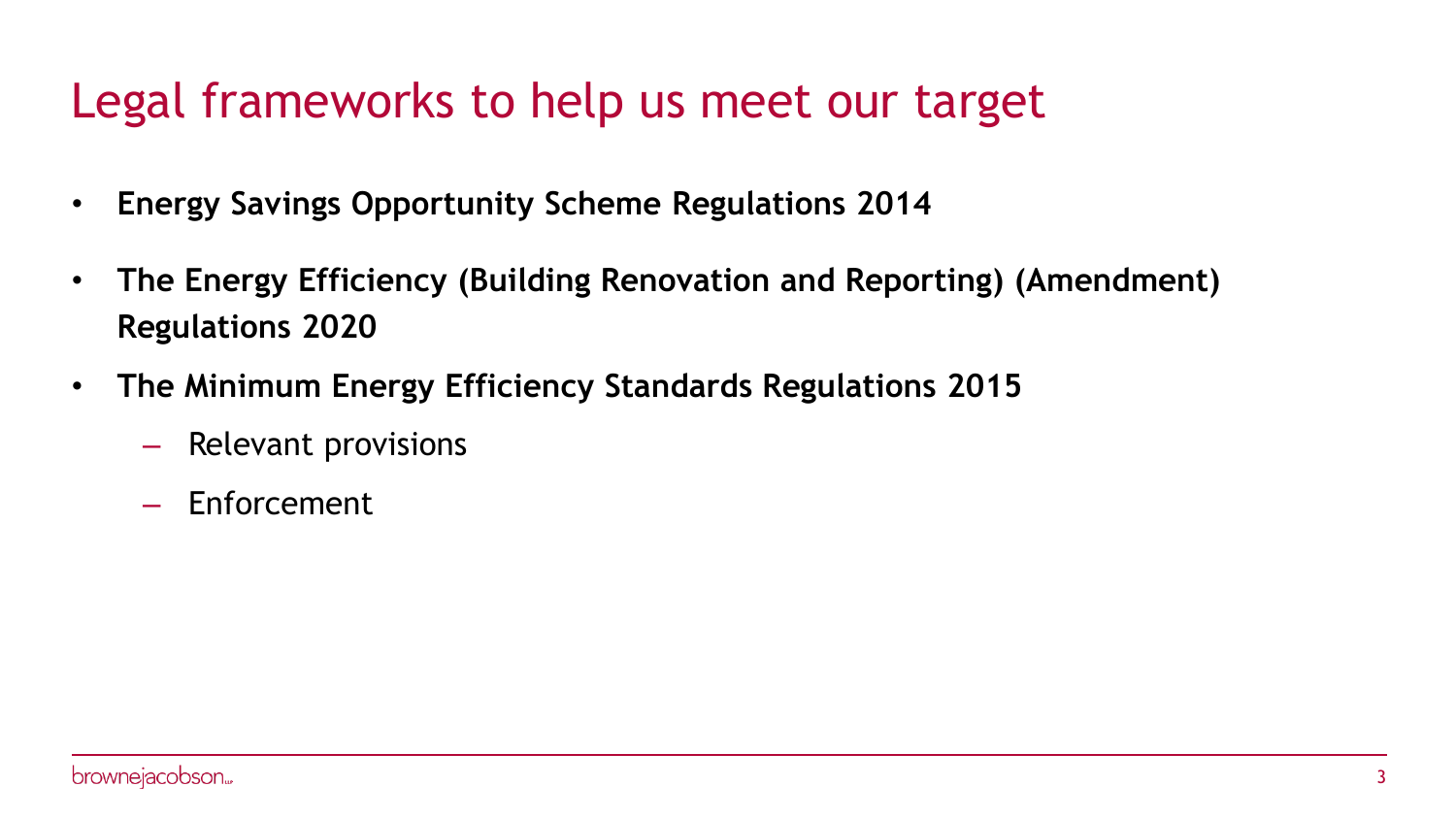# Legal frameworks to help us meet our target

- **The EU Emissions Trading System**
- **Future legislation:**
	- **The UK Emissions Trading System**
	- Changes to the planning regime
	- Environment and agriculture bills
	- Energy white paper will it ever arrive?
	- Circular economy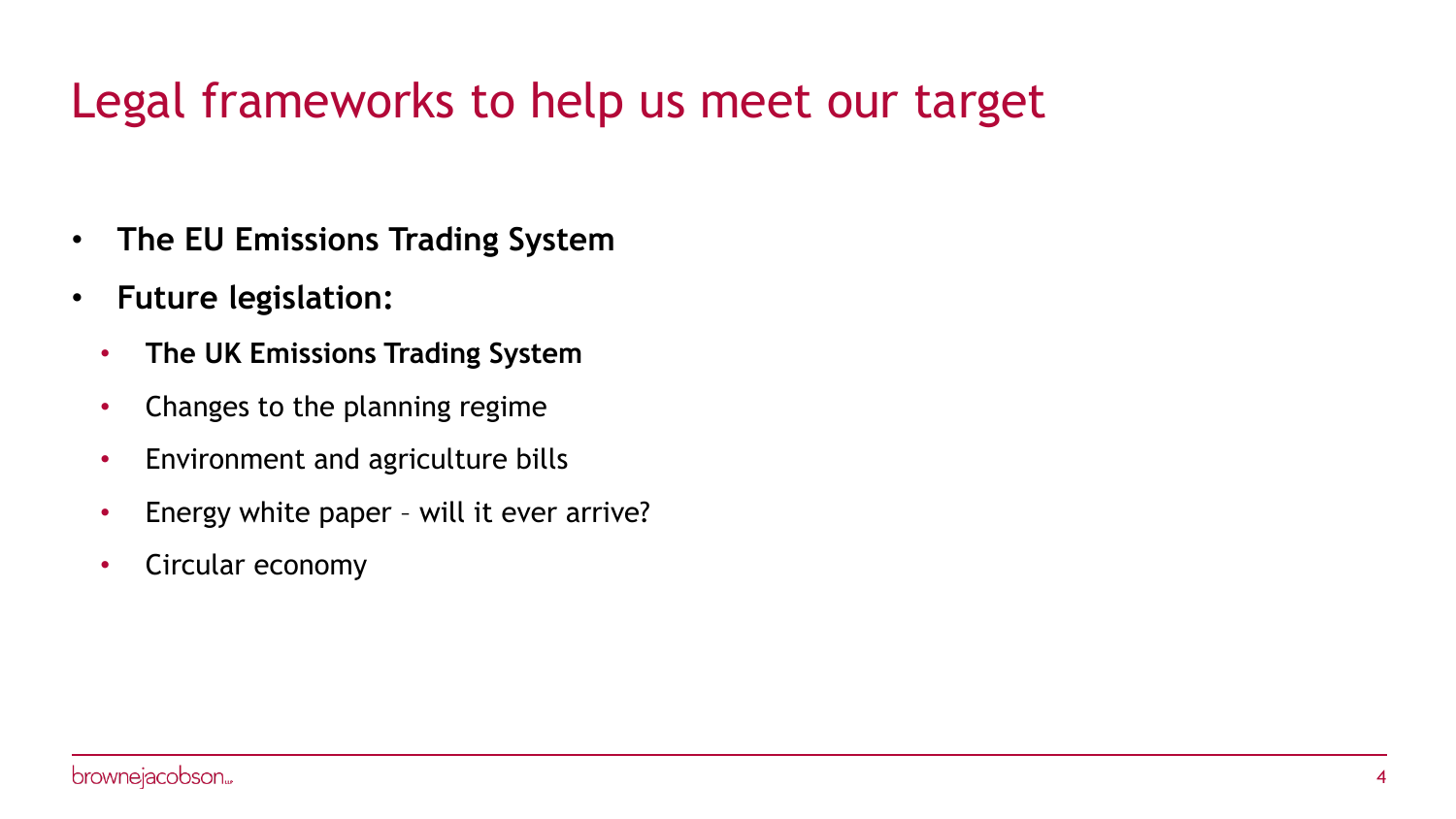# Energy Savings Opportunity Scheme ("ESOS") Regulations 2014

- **What are the ESOS Regulations?**
	- ESOS implements Article 8(4)-(6) of the EU Energy Efficiency Directive 2012 requiring Member States to introduce a framework of measures for promoting energy efficiency to achieve EU's 2020 energy efficiency target of cutting its annual consumption of primary energy by 20%.
- **Who must comply?**
	- Large undertakings (employers of at least 250 people or has an annual turnover of 50 million Euros and an annual balance sheet in excess of 43 million Euros) (**Regulation 15).**
	- Public bodies and companies in insolvency are excluded.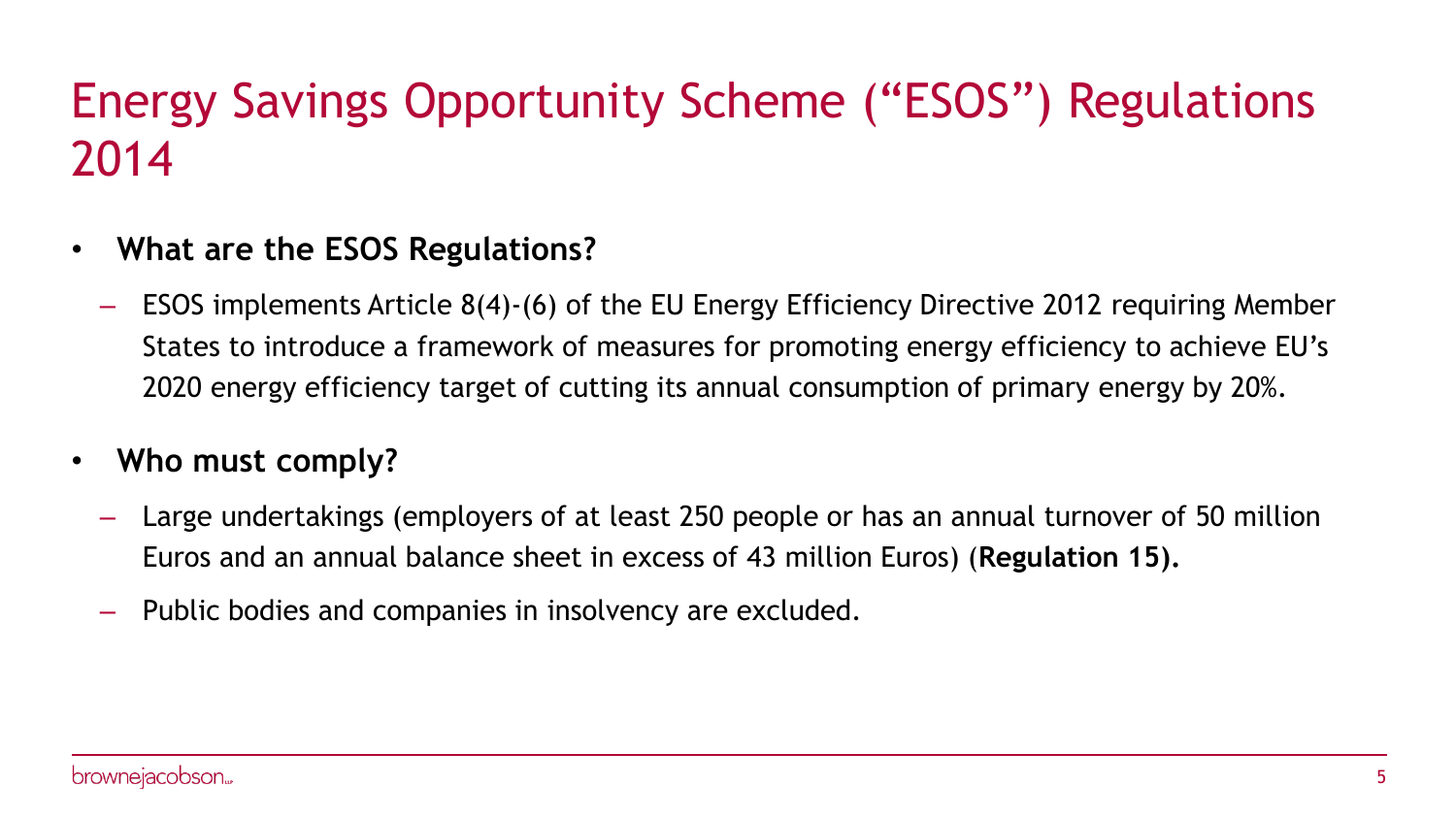# Energy Savings Opportunity Scheme ("ESOS") Regulations 2014

- **Key Obligations**
	- **Regulation 20:** Carry out an ESOS assessment comprising of measuring total energy consumption (including buildings, transport and industrial processes) over a 12-month reference period.
	- **Regulation 26:** Carry out energy audits of at least 90% of energy consumption. The extra 10% (the de minimis energy use) can be allocated in any combination and proportion.
	- **Regulation 27:** Identify cost-effective recommendations to improve energy efficiency. Currently participants are not required to implement the energy efficiency recommendations identified by the energy audit but this may become mandatory in the future.
	- **Regulation 28: R**esponsible undertakings must keep ESOS evidence packs, consisting of a written record in relation to each ESOS assessment. Evidence packs must be kept for at least 2 compliance periods (8 years from the relevant compliance period).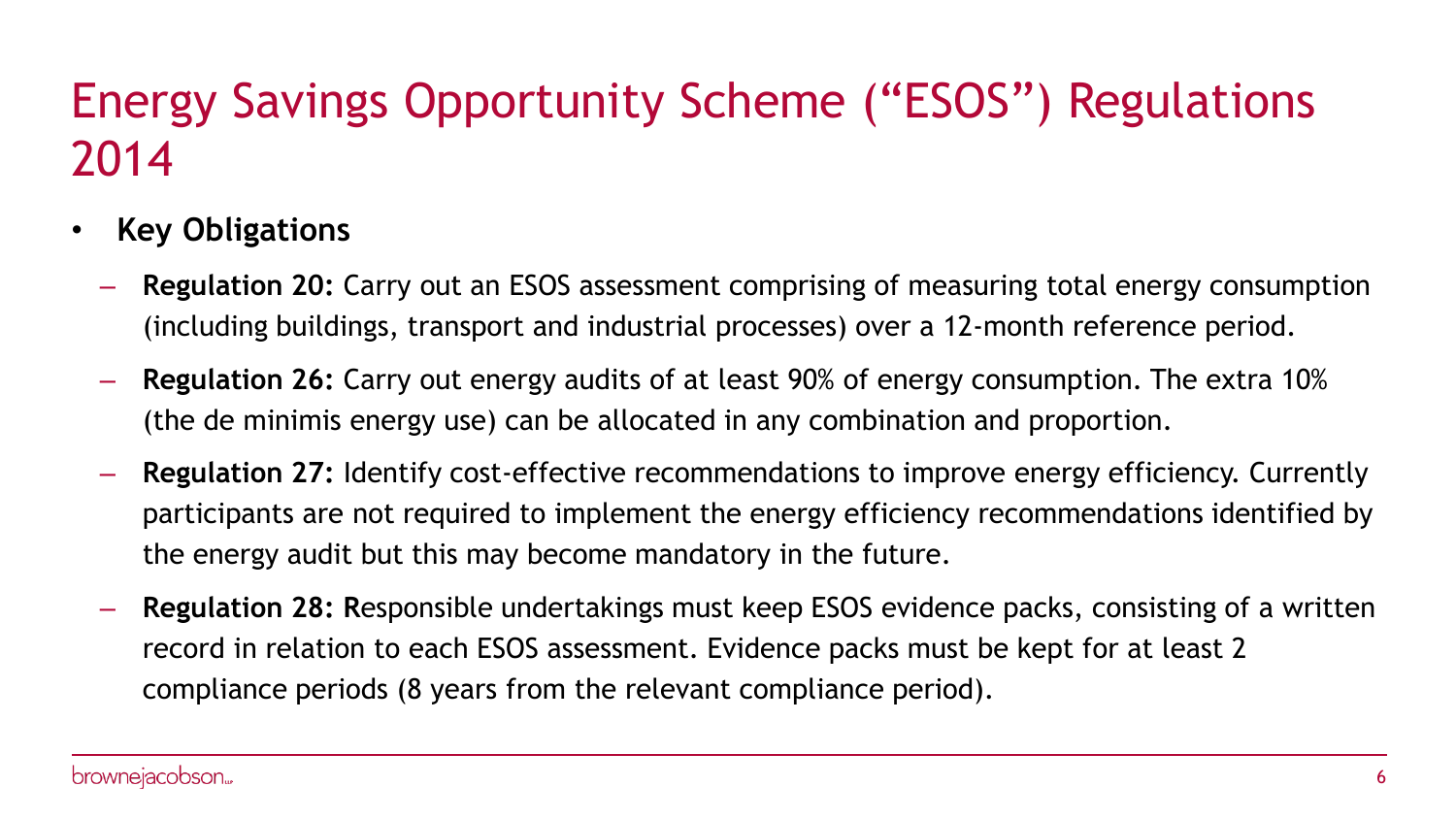# Energy Savings Opportunity Scheme ("ESOS") Regulations 2014

- **Enforcement and Penalties**
	- Under regulation 38, compliance bodies can serve enforcement notices on a responsible undertaking that is in breach of the ESOS Regulations. These notices must include the nature of the breach, how to remedy it and a deadline for compliance.
	- Civil penalties are available for a number of breaches of the ESOS Regulations including for failing to maintain records, failing to provide the Environment Agency with information about compliance, failing to carry out an energy audit and failing to comply with an enforcement notice.
	- Civil penalties include financial penalties or publication penalties.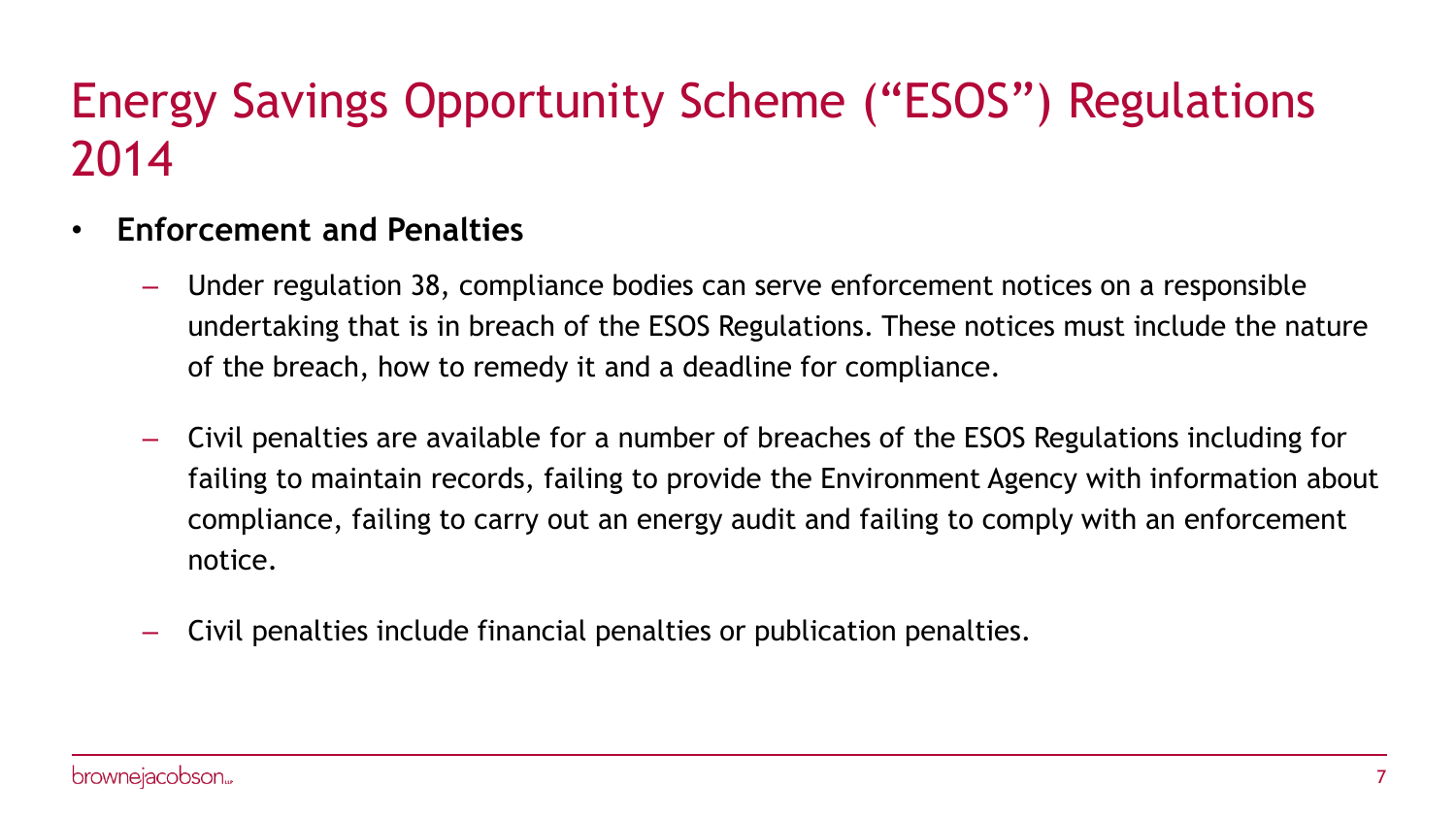### The Energy Efficiency (Building Renovation and Reporting) (Amendment) Regulations 2020

- Came into force on 24 June 2020. Will no longer have effect on 31 December 2020.
- They implement three requirements of the EU Energy Performance of Buildings Directive 2010 as amended by the Energy Performance of Buildings Directive 2018 ((EU)*2018/844*) (Amending EPB Directive 2018) as follows:
	- Article 2a: Requirement for Member States to produce a Long-Term Renovation Strategy to decarbonise their building stock by 2050.
	- Article 10(6): Requirement for Member States to link financial measures for improving the energy performance of buildings to those for energy savings.
	- Article 20(2): Requirement for Member States to provide energy efficiency advice and information.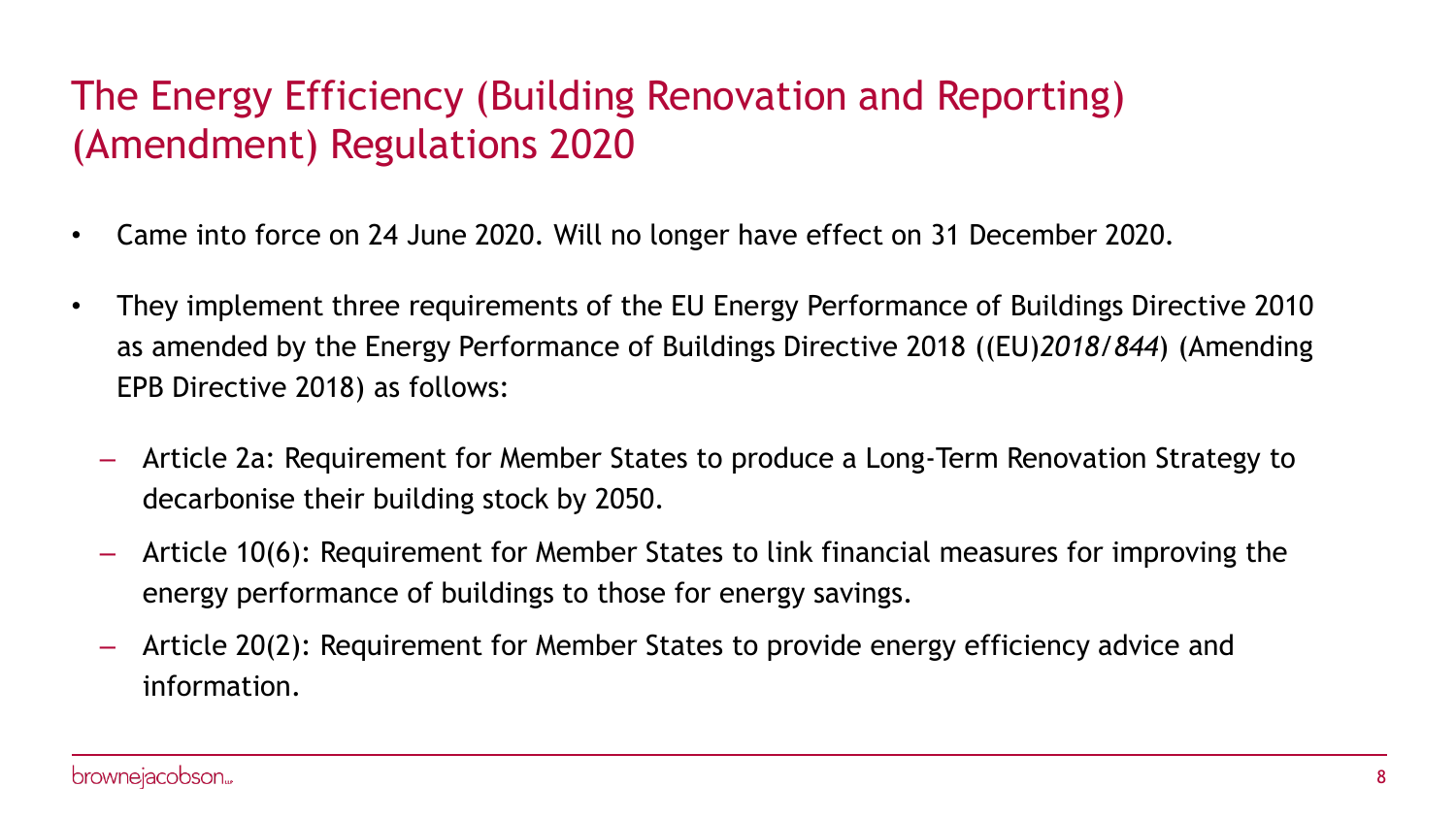### The Minimum Energy Efficiency Standards Regulations 2015 ("MEES Regulations")

- **Part 2** of the MEES Regulations contains a right for residential tenants to request their landlord's consent to carry out energy efficiency improvements, regardless of whether this is permitted by the lease.
- **Part 3** provides that a landlord of a sub-standard property (properties with an EPC rating of F or G) must not grant new leases or continue existing leases unless the landlord:
	- makes sufficient energy efficiency improvements to the property, so that it is no longer substandard; or
	- claims a legitimate reason not to do so under the MEES Regulations and this has been validly registered on the PRS Exemptions Register.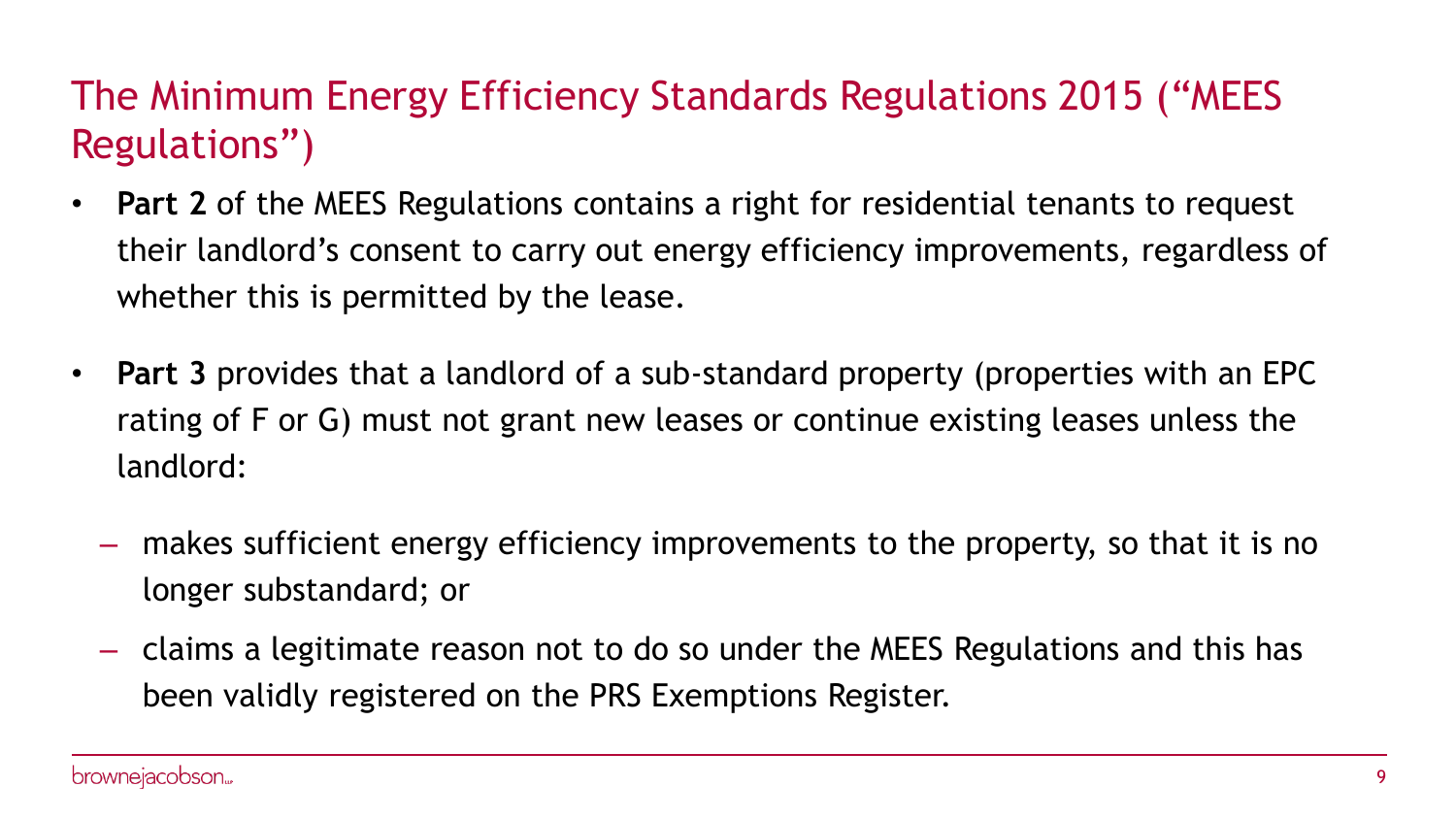### The Minimum Energy Efficiency Standards Regulations 2015 ("MEES Regulations")

- One legitimate reason is that an exemption in Chapter 4 of Part 3 of the MEES Regulations applies. These are as follows:
	- Consent exemption
	- Devaluation exemption
	- Temporary exemption
- Where a property is sub-standard a landlord may not:
	- Continue to let a domestic private rented ("PR") property on or after 1 April 2020.
	- Continue to let a non-domestic PR property on or after 1 April 2023.
- Although the MEES Regulations refer to PR properties, they can apply to leases granted by public sector landlords as well as private landlords.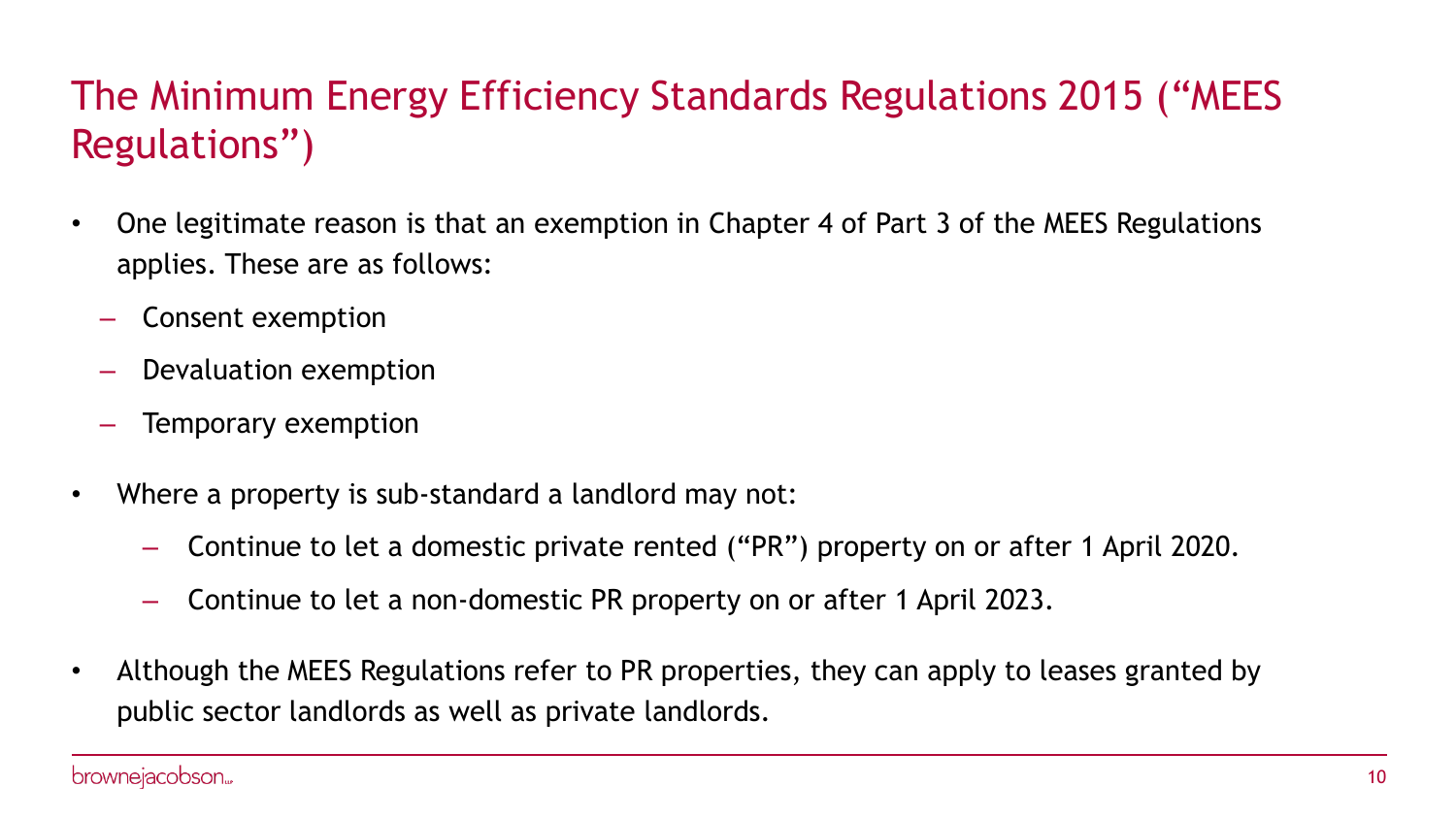## The Minimum Energy Efficiency Standards Regulations 2015 ("MEES Regulations")

- **Enforcement** 
	- Part 3 of the MEES Regulations does not impose a positive obligation on a landlord to make energy efficiency improvements to properties so that they are no longer sub-standard.
	- A breach of the MEES Regulations is not a criminal offence. Civil penalties are permitted to be imposed which can either be financial, or adverse publicity, for example entry of the details of the breach on the public part of the PRS Exemptions Register (or both).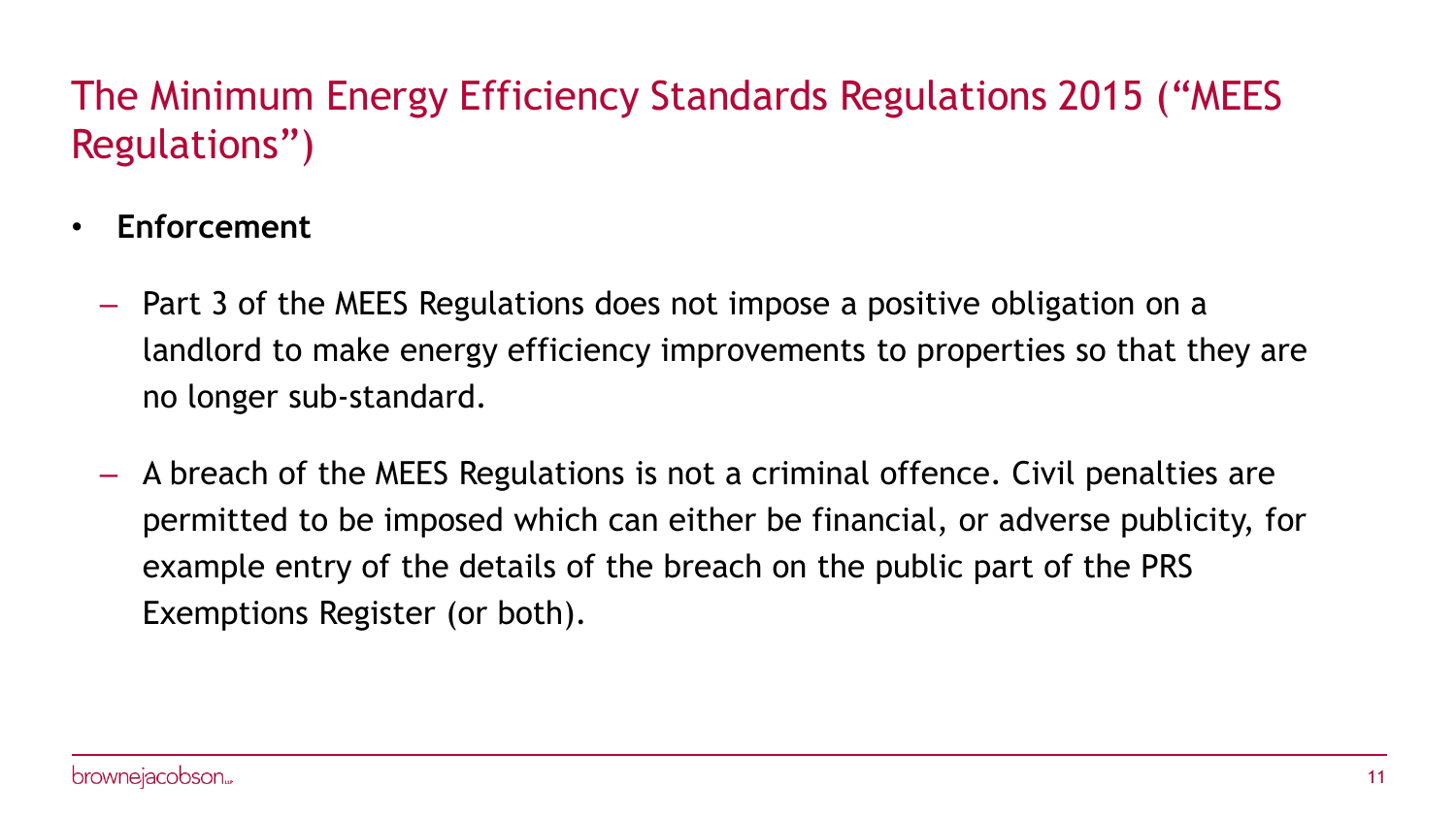### The EU Emissions Trading System ("EU ETS")

- The EU ETS is a cap and trade system that seeks to reduce greenhouse gas ("GHG") emissions by requiring operators and installations in energy-intensive sectors e.g. manufacturing, oil refineries and power stations to surrender an equal number of emission allowances as the total emissions of GHG emissions from that installation for that year. Essentially, the number of allowances held by the operator at the end of an EU ETS year must be equal to, or more than, the total volume of GHG emissions from its installation for the EU ETS year.
- An allowance represents the right to emit one metric tonne of CO2 into the atmosphere.
- Allowances can be purchased at auction or can be allocated for free by the regulator of certain industries.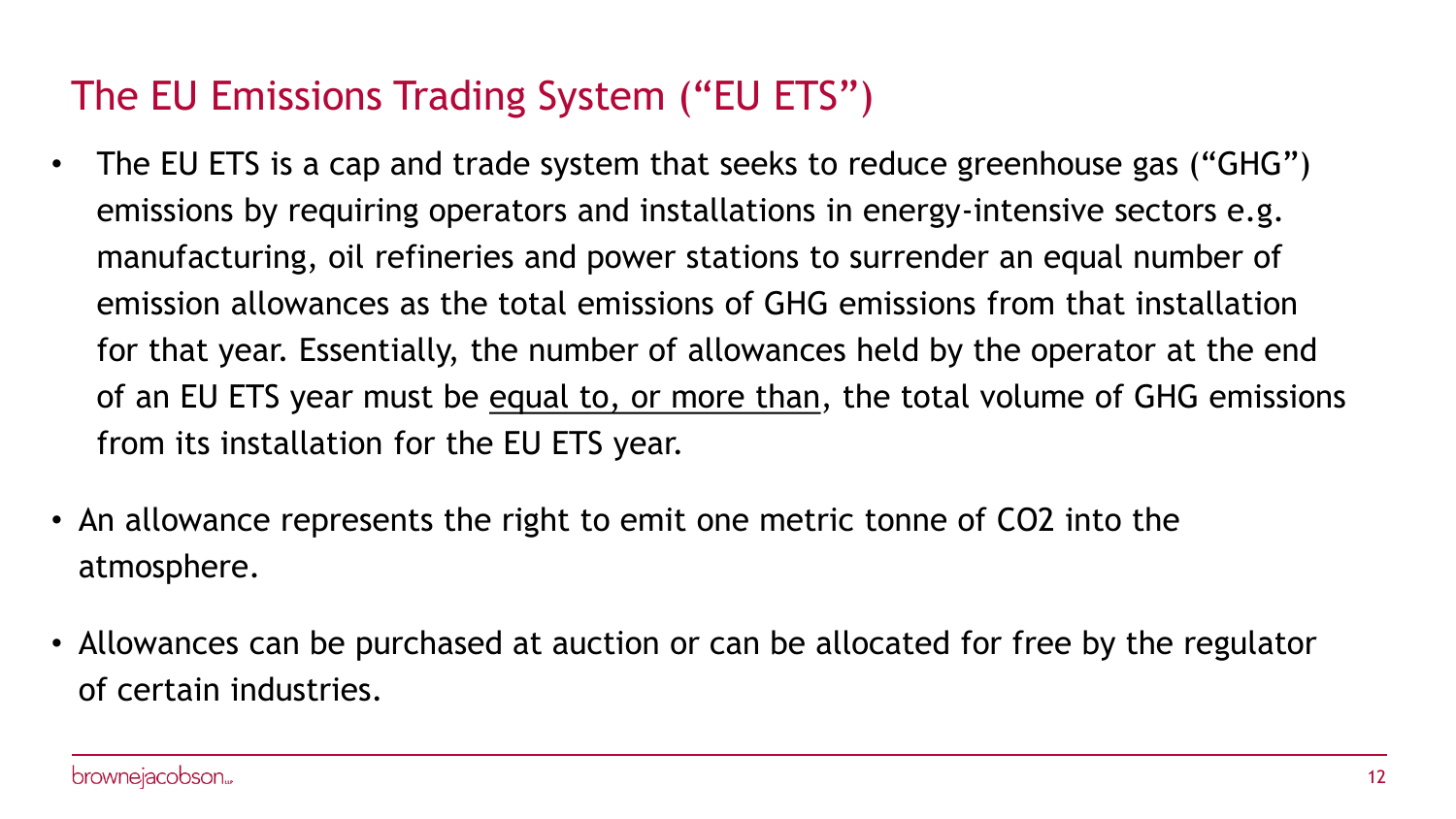## What's in the pipeline?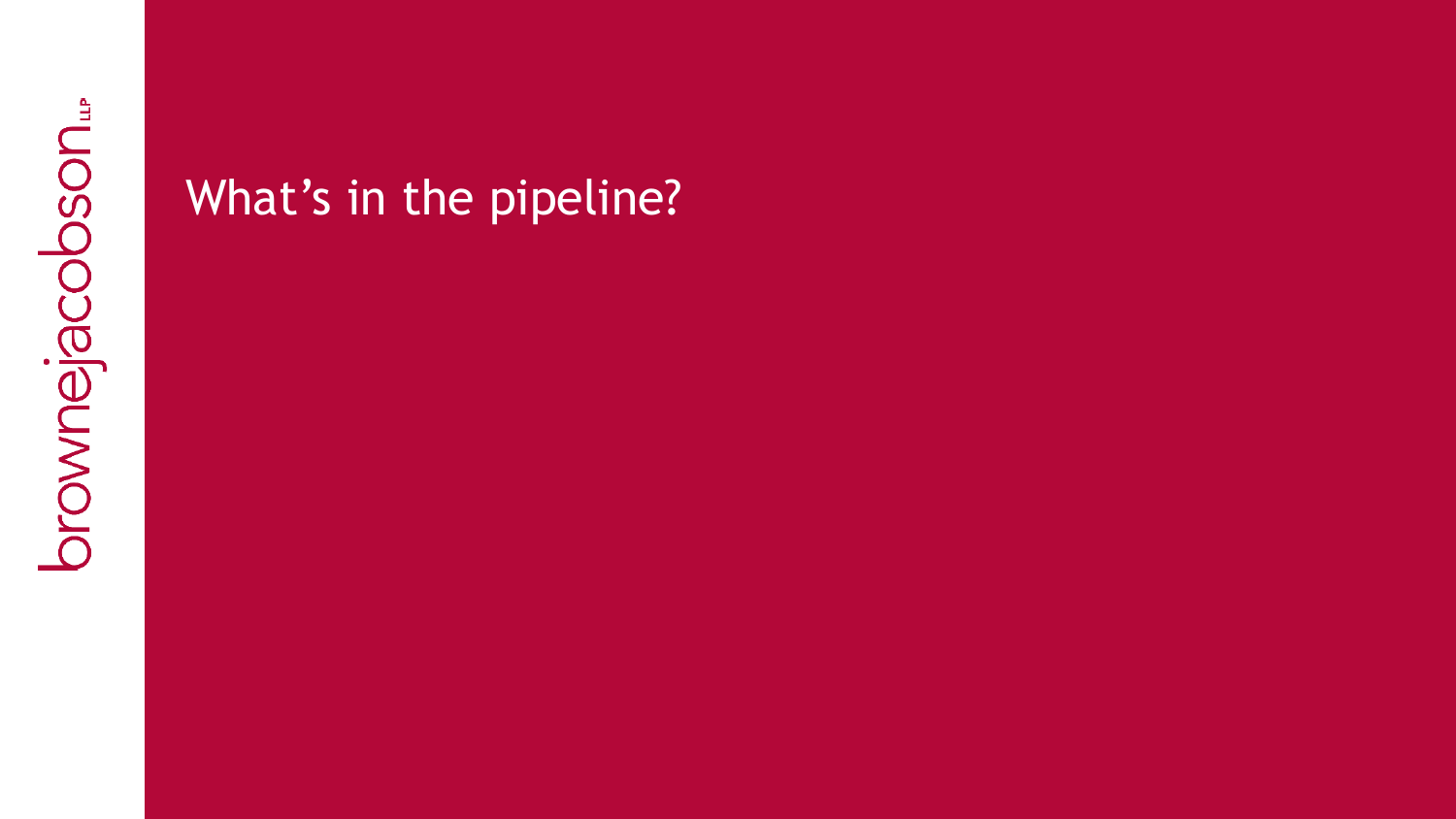## The UK Emissions Trading System ("UK ETS")

- The draft Greenhouse Gas Emissions Trading Scheme Order 2020 published on 14 July 2020 sets out the framework for the UK ETS.
- The Order will come into force the day after it is made to allow regulators to prepare for the transition. Requirements of the UK ETS will take effect from **1 January 2021**.
- The UK government would like to link the UK ETS to the EU ETS but this will depend on negotiations.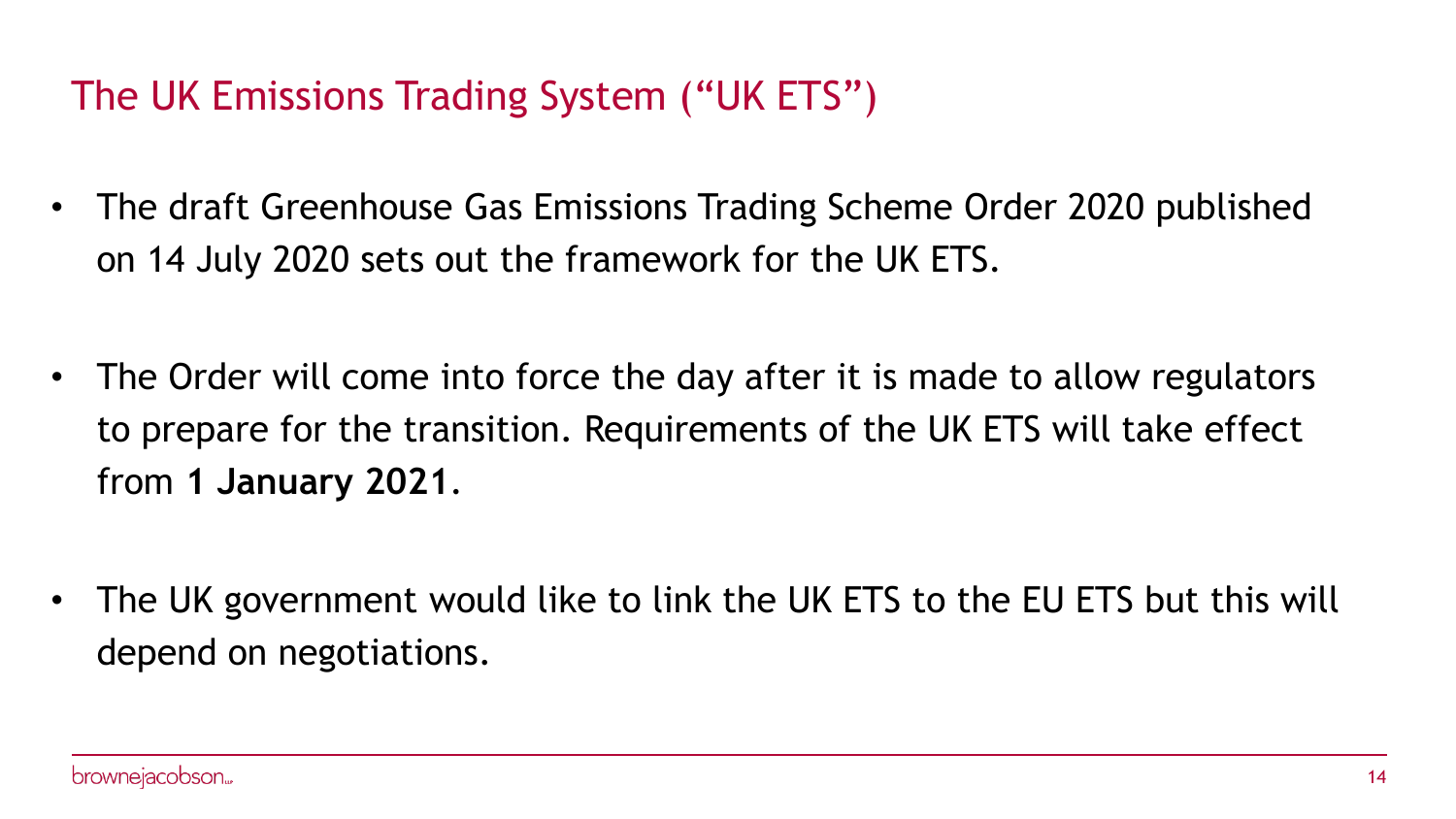### The UK Emissions Trading System ("UK ETS"): Key Features

- The UK ETS will cover the same GHGs and sectors as the EU ETS.
- Aligned with the EU ETS, the UK ETS will include an opt-out for hospitals or small emitters and an ultra-small emitter exemption.
- Under the UK ETS, operators will have to apply for a GHG emissions permit.
- The cap on UK ETS allowances allocated each year will initially be set at 5% below the UK's expected notional share of the EU ETS cap for Phase IV of the EU ETS. The cap will be roughly 156 million allowances in 2021.
- Part 7 of the draft Order provides that the regulator can issue an enforcement notice or a civil penalty for non-compliance.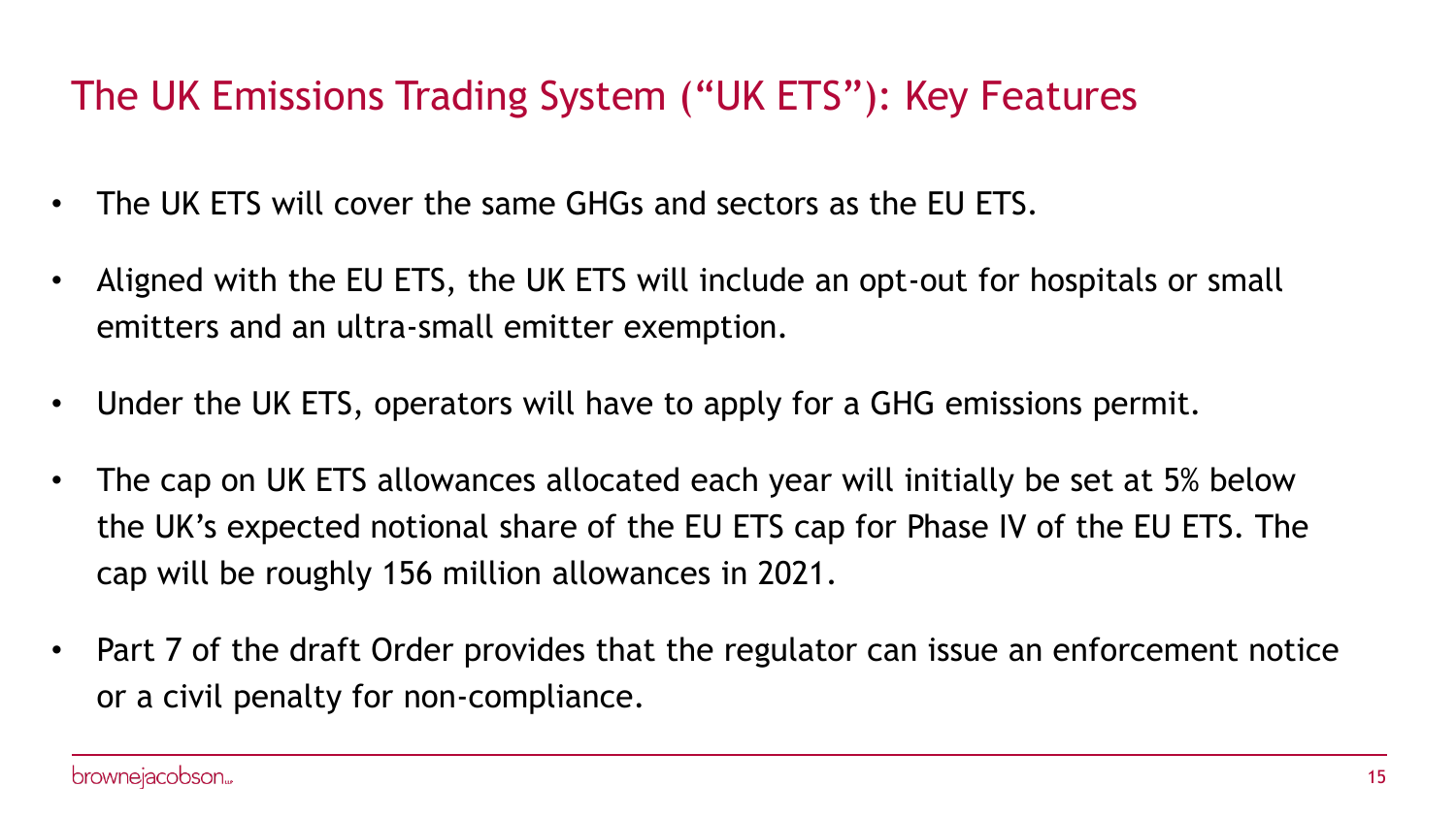## Future Homes Standard

- Consultation response due this autumn. Aim to implement by 2025
- Should reduce carbon emission by 75% 80%
- New fabric standards: All new homes will be built with low carbon heating and standards for glazing, walls, floors and roofs that limit heat loss.
- Amendments to Parts L and F: the standards of the Building Regulations 2010 Parts L and F, which deal with conserving fuel power and ventilation respectively, will be increased from 2025.
- Changes to local planning authorities' power: local planning authorities will not be able to set their own energy efficiency standards higher than those in the amended Building Regulations.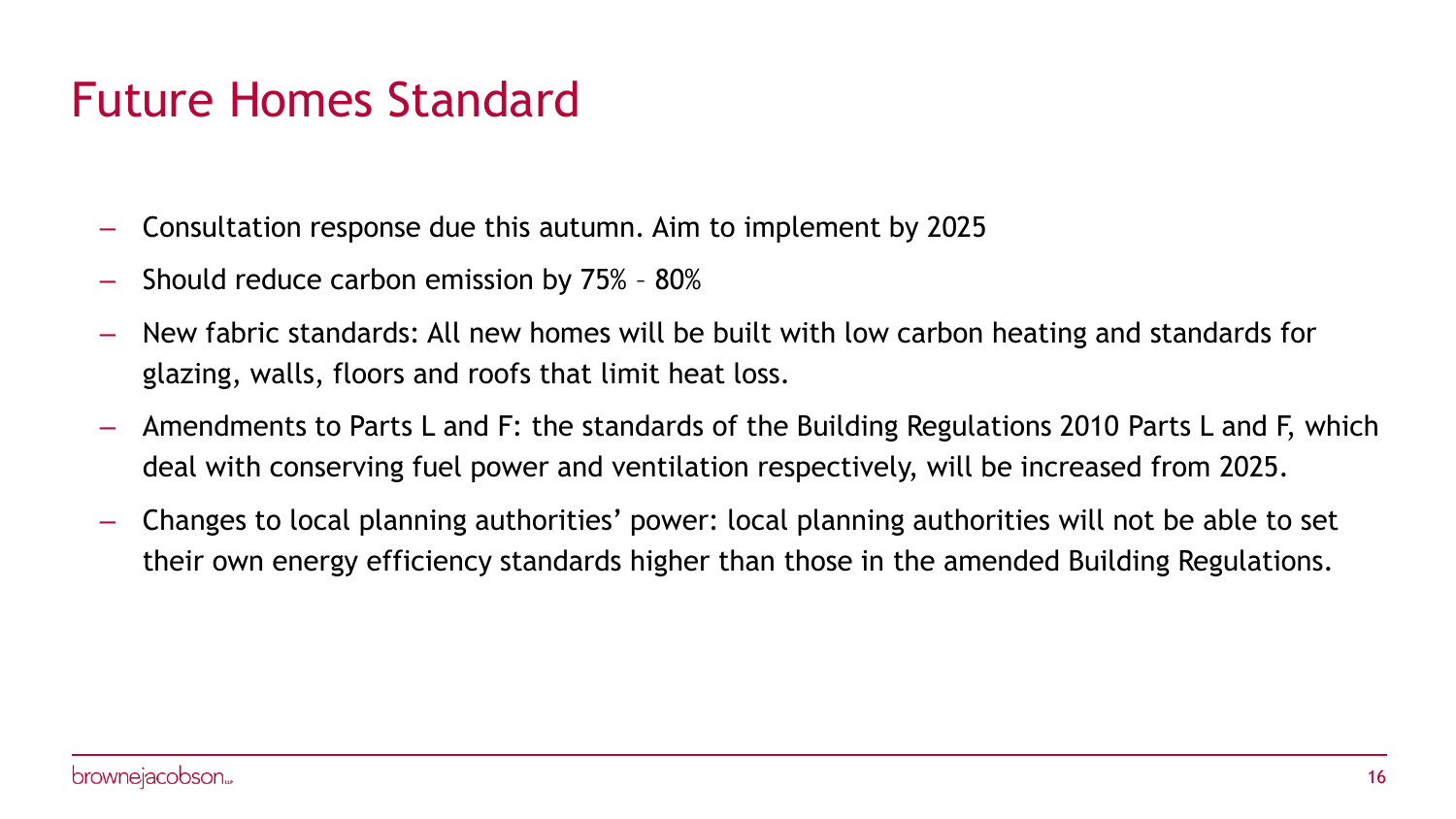# Future obligations – EU Exit and a green recovery?

- Environment and agriculture bills
- Energy white paper will it ever happen?
- Circular economy
- 'Simplification' of EIA